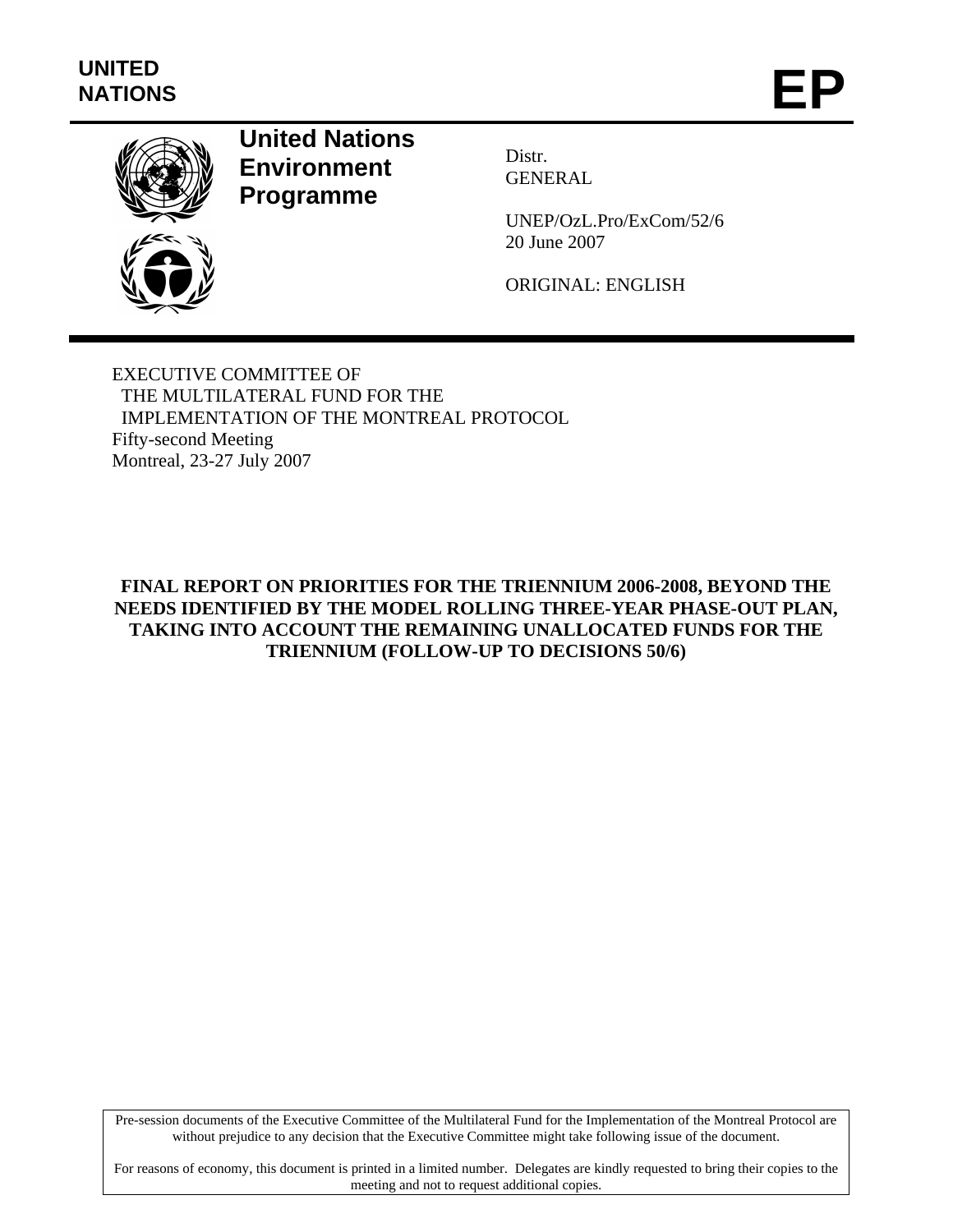1. This report, for consideration at the  $52<sup>nd</sup>$  Meeting of the Executive Committee, is the final report from the Secretariat prepared further to decision 50/6. The report presents a summary of the priority areas discussed at the  $50<sup>th</sup>$  and  $51<sup>st</sup>$  Meetings and then addresses each priority area taking into account the Committee's consideration of the issues, the HCFC surveys, and relevant reports from the Technology and Economic Assessment Panel (TEAP).

2. With respect to the interim report, this document provides more information based on the conclusions of the TEAP reports that were presented to the  $38<sup>th</sup>$  Open-ended Working Group Meeting and additional information on UNDP's HCFC surveys. This may be used as background information to the Committee's consideration on a case-by-case basis of the priority areas. It may also inform the Committee's consideration, at its  $54<sup>th</sup>$  Meeting, of the HCFC and ODS disposal issues.

# **Background**

3. At its  $50<sup>th</sup>$  Meeting, the Executive Committee considered a report on priorities for the triennium 2006-2008, beyond the needs identified by the model rolling three-year phase-out plan, taking into account the remaining unallocated funds for the triennium (follow-up to decision 49/4, paragraphs (c) and (g) as contained in document UNEP/OzL.Pro/ExCom/50/8). In decision  $50/6$  at its  $50<sup>th</sup>$  Meeting, the Executive Committee requested the Secretariat to prepare an interim report followed by a final report addressing all the priorities listed in document UNEP/OzL.Pro/ExCom/50/8, as well as projects and activities for CTC phase-out, activities related to ODS legislation development and enforcement, activities that had been eliminated from business plans, and those proposed at the  $50<sup>th</sup>$  Meeting (decision 50/6, (b) and (c)).

4. An interim report was presented at the  $51<sup>st</sup>$  Meeting of the Executive Committee in the context of the discussion on the 2007-2009 consolidated business plan (UNEP/OzL.Pro/ExCom/51/6). The report addressed all the priorities listed in UNEP/OzL.Pro/ExCom/50/8, namely:

- Combating illegal trade
- Disposal of ODS
- Halon
- HCFC
- Methyl bromide (MB)
- Metered-dose inhalers (MDIs)
- Miscellaneous costs including studies and funds for non-Parties, funding for former CEITS and accelerated production phase-out

5. It also addressed projects and activities for CTC phase-out, activities related to ODS legislation development and enforcement, activities that had been eliminated from the business plans, and those proposed at the  $50<sup>th</sup>$  Meeting (decision 50/6).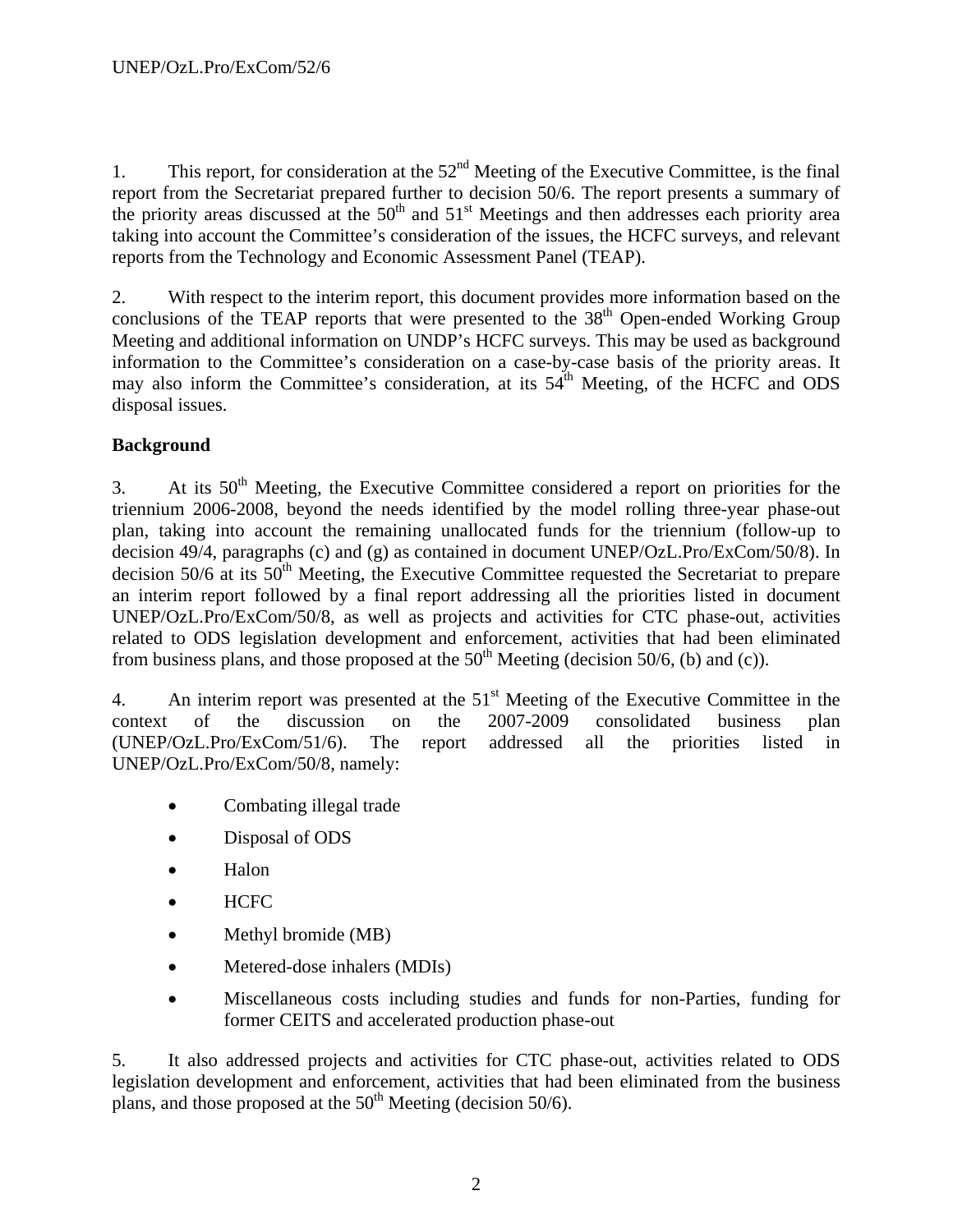6. The Secretariat indicated in the Consolidated Business Plan that based on the submissions in the 2007-2009 business plans, the value of activities not required by the three-year phase-out plan for compliance increased from US \$40 million to US \$61 million. After considering the interim report, UNDP's summary of the HCFC surveys, and Germany's study on HCFC consumption and production in China, the Executive Committee took several decisions with respect to priorities, which are noted in the sections that follow.

7. The TEAP Assessment Report generally showed that the technical developments that have occurred since the last Assessment Report, in 2002, have increased the technical and economic feasibility of the following activities, for both Article 5 and non-Article 5 countries:

- (a) Accelerating the phase-out of consumption of most ODSs;
- (b) Limiting the use or reducing the emissions in many applications; and
- (c) Collecting and destroying unwanted ODS contained in foam and refrigeration and other equipment.

## **Summary of priority areas**

8. The following is a summary of the priority areas identified by the Executive Committee for the triennium 2006-2008, taking note of the findings of the TEAP Report where relevant. It addresses decision 50/6 by presenting the table that was discussed by the Committee for this analysis together with an analysis of each category.

9. Table 1 presents each category in bold, funding for before and after  $51<sup>st</sup>$  Executive Committee decisions the business plans, and the cost-effectiveness of each activity. There are no specific activities related to the development of ODS legislation in the business plans although this matter is addressed through some enforcement activities (classified under "combating illegal trade"), terminal phase-out management plans (TPMPs), and special compliance assistance. All CTC activities included in the business plans were required by the model and therefore none are listed in Table 1.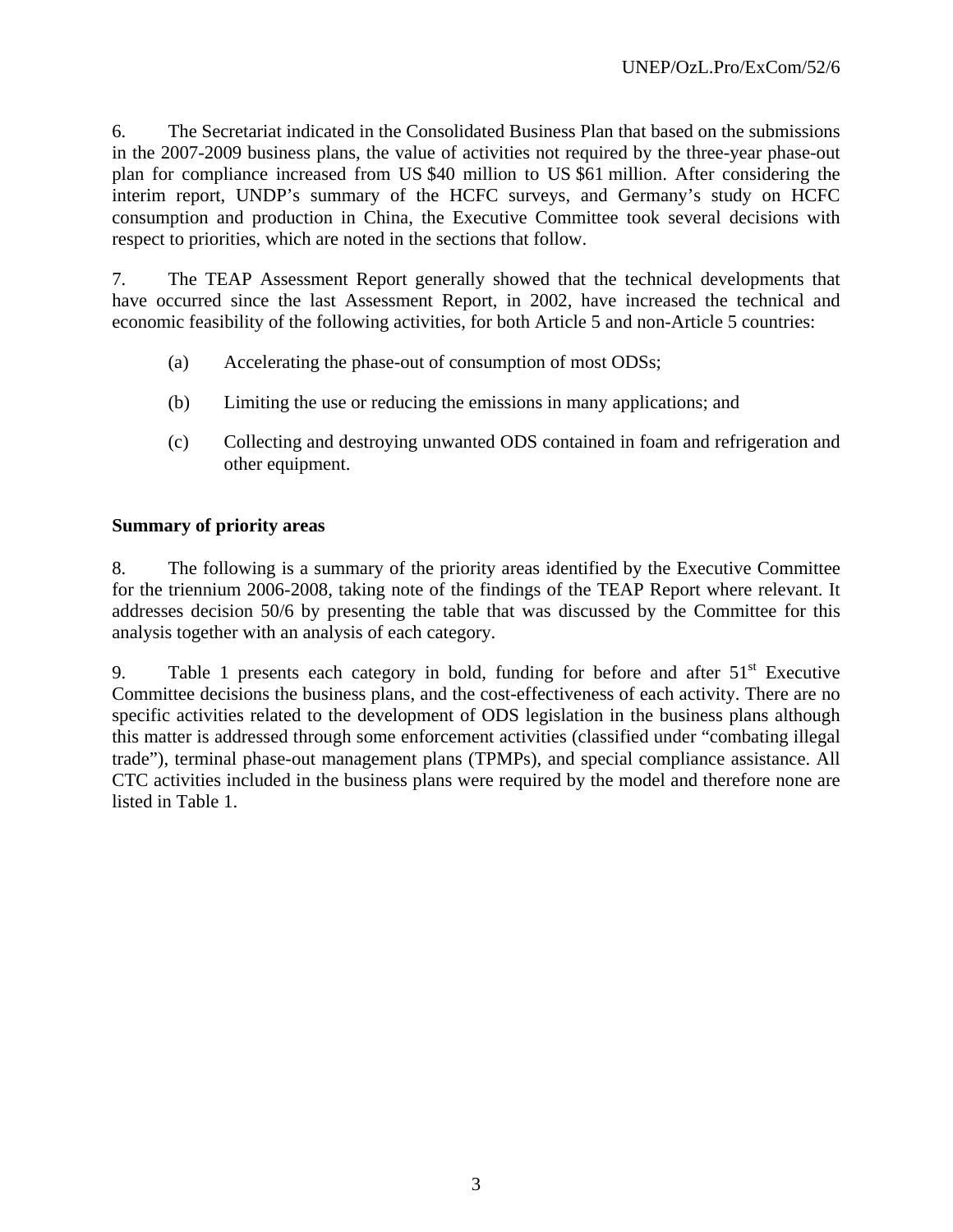# Table 1

# **TOTAL COSTS AND COST EFFECTIVENESS FOR ACTIVITIES IN THE 2007-2009 BUSINESS PLANS AND AFTER 2009 (US \$000s)**

|                                                                | <b>Submitted to 51st Meeting</b> |              |                  |                         | <b>Following Executive Committee</b><br><b>Decisions at the 51st Meeting</b> |              |                |                      |
|----------------------------------------------------------------|----------------------------------|--------------|------------------|-------------------------|------------------------------------------------------------------------------|--------------|----------------|----------------------|
|                                                                |                                  |              |                  |                         |                                                                              |              |                |                      |
|                                                                | <b>Cost for</b>                  | <b>Total</b> | <b>ODP</b>       | Cost-                   | <b>Cost for</b>                                                              | <b>Total</b> | <b>ODP</b>     | Cost-                |
|                                                                | 2007-2008                        | Cost         |                  | Effectiveness 2007-2008 |                                                                              | Cost         |                | <b>Effectiveness</b> |
|                                                                | (US\$)                           | (US\$)       |                  | $(US\$/kg)$             | (US\$)                                                                       | (US\$)       |                | (US\$/kg)            |
| <b>Miscellaneous costs</b>                                     |                                  |              |                  |                         |                                                                              |              |                |                      |
| <b>Studies</b>                                                 | 593                              | 593          | $\theta$         | N/A                     |                                                                              |              |                |                      |
| <b>CFC</b> Solvents                                            | 373                              | 373          | 17               | 22.20                   | 373                                                                          | 373          | 17             | 22.20                |
| <b>Currently Not Eligible/Non-Party</b>                        | 3,318                            | 4,393        | 241              | 18.24                   | 3,318                                                                        | 4,393        | 241            | 18.24                |
| <b>Institutional Strengthening - Currently Not</b><br>Eligible | 450                              | 1,050        | $\overline{0}$   | N/A                     | 450                                                                          | 1,050        | $\theta$       | N/A                  |
| <b>GEF Activities</b>                                          | 30                               | 313          | $\boldsymbol{0}$ | N/A                     | 30                                                                           | 313          | $\overline{0}$ | $\rm N/A$            |
| Methyl bromide - have not ratified<br>Copenhagen               | 75                               | 776          | 36               | 21.62                   | 75                                                                           | 776          | 36             | 21.62                |
|                                                                | <b>Submitted to 51st Meeting</b> |              |                  |                         | <b>Following Executive Committee</b>                                         |              |                |                      |
|                                                                |                                  |              |                  |                         | <b>Decisions at the 51st Meeting</b>                                         |              |                |                      |
|                                                                | <b>Cost for</b>                  | <b>Total</b> | <b>ODP</b>       | Cost-                   | <b>Cost for</b>                                                              | <b>Total</b> | <b>ODP</b>     | Cost-                |
|                                                                | 2007-2008                        | Cost         |                  | Effectiveness 2007-2008 |                                                                              | Cost         |                | <b>Effectiveness</b> |
|                                                                | (US\$)                           | (US\$)       |                  | $(US\$/kg)$             | (US\$)                                                                       | (US\$)       |                | (US\$/kg)            |
| Production Acceleration                                        | 3,763                            | 3,763        | 1,372            | 2.74                    | 3,763                                                                        | 3,763        | 1,372          | 2.74                 |
|                                                                |                                  |              |                  |                         |                                                                              |              |                |                      |
| <b>Combating Illegal Trade</b>                                 | 2,490                            | 2,490        | $\theta$         | N/A                     | 2,240                                                                        | 2,240        | $\overline{0}$ | N/A                  |
|                                                                |                                  |              |                  |                         |                                                                              |              |                |                      |
| <b>Disposal of ODS</b>                                         | 5,094                            | 93,094       | 11,548           | 8.06                    | 100                                                                          | 200          | $\overline{0}$ | N/A                  |
|                                                                |                                  |              |                  |                         |                                                                              |              |                |                      |
| Halon Not Required by Model                                    | 109                              | 109          | 7                | 15.56                   | 109                                                                          | 109          | $\tau$         | 15.56                |
| Long Term Halon Management                                     | 629                              | 844          | $\Omega$         | N/A                     |                                                                              |              |                |                      |
| Halon Study                                                    |                                  |              |                  |                         | 40                                                                           | 40           | $\overline{0}$ | N/A                  |
|                                                                |                                  |              |                  |                         |                                                                              |              |                |                      |
| HCFC - Investment<br>HCFC - Investment:                        | 9,783                            | 65,145       | $\boldsymbol{0}$ | N/A                     |                                                                              |              |                |                      |
| Manufacturing/Servicing                                        | 0                                | 74,431       | 723              | 102.96                  |                                                                              |              |                |                      |
| HCFC - Investment Preparation                                  | 645                              | 645          | $\boldsymbol{0}$ | N/A                     |                                                                              |              |                |                      |
| HCFC - Strategies                                              | 1,065                            | 1,065        | $\boldsymbol{0}$ | N/A                     |                                                                              |              |                |                      |
| HCFC - Study                                                   | 1,075                            | 1,075        | $\mathbf{0}$     | N/A                     |                                                                              |              |                |                      |
| HCFC - Surveys                                                 | 2,900                            | 2,900        | $\mathbf{0}$     | N/A                     |                                                                              |              |                |                      |
| HCFC - Surveys/Strategies                                      | 1,412                            | 1,412        | $\mathbf{0}$     | N/A                     |                                                                              |              |                |                      |
| HCFC - Technical Assistance                                    | $\overline{0}$                   | 322,916      | 2,751            | 117.39                  |                                                                              |              |                |                      |
|                                                                |                                  |              |                  |                         |                                                                              |              |                |                      |
| Methyl bromide - Accelerated Phase-Out                         | 14,310                           | 19,635       | 1,545            | 12.71                   | 14,220                                                                       | 19,545       | 1,545          | 12.65                |
| Methyl bromide - Non-Investment                                | 3,032                            | 3,152        | $\Omega$         | N/A                     |                                                                              |              |                |                      |
|                                                                |                                  |              |                  |                         |                                                                              |              |                |                      |
| Metered dose inhalers (MDIs)                                   | 17,942                           | 33,371       | 879              | 37.98                   | 16,566                                                                       | 31,995       | 849            | 37.70                |
| MDI – Strategies                                               | 2,757                            | 2,757        | $\overline{0}$   | N/A                     | 1,342                                                                        | 1,342        | 0              | N/A                  |
| MDI - Technical Assistance (Workshop)                          |                                  |              |                  |                         | 200                                                                          | 200          | $\overline{0}$ | N/A                  |
|                                                                |                                  |              |                  |                         |                                                                              |              |                |                      |
| <b>TOTAL</b>                                                   | 71,843                           | 636,300      | 19,118           | 33.28                   | 42,826                                                                       | 66,338       | 4,067          | 16.31                |

Note: Priorities from decision 50/6 highlighted in bold.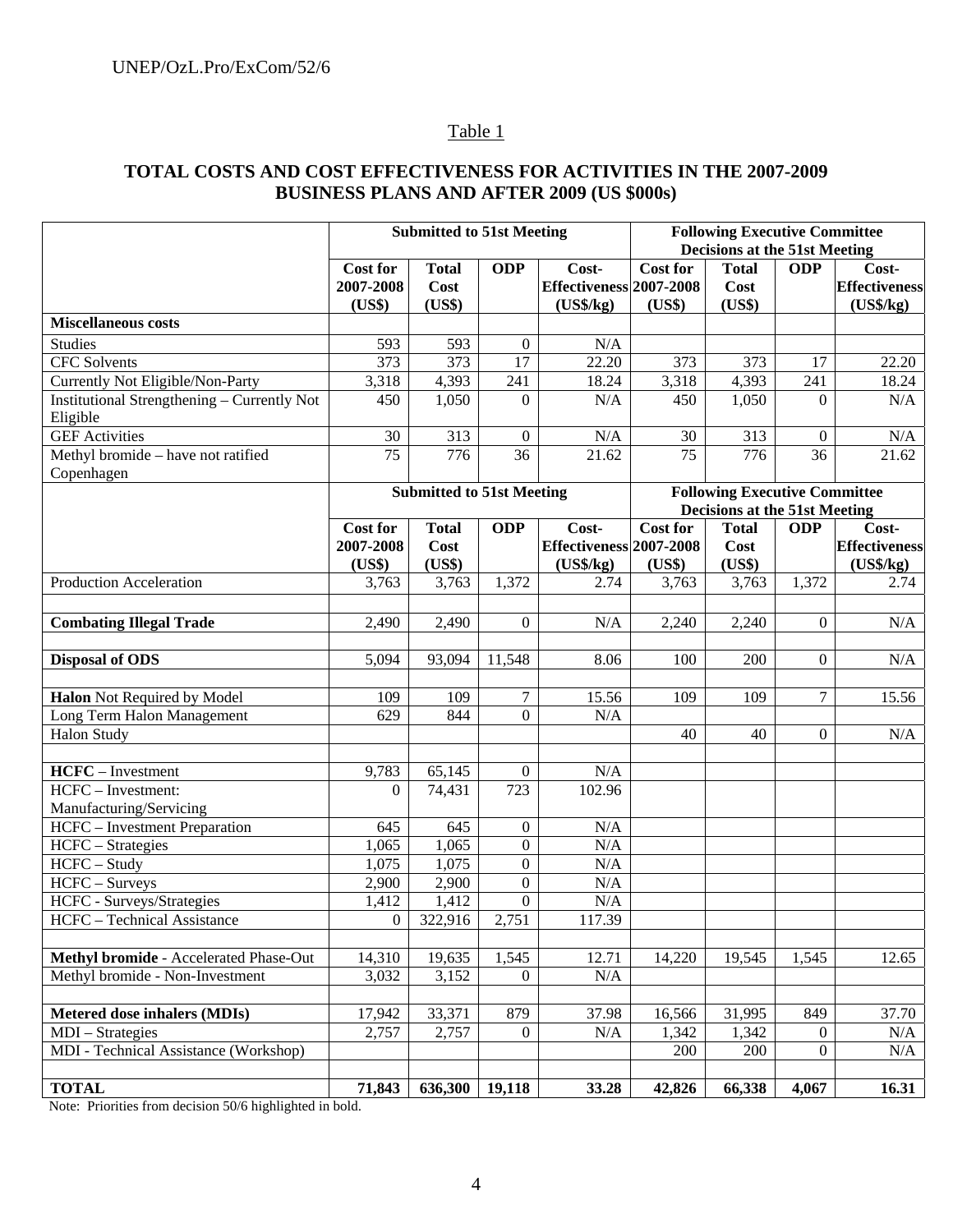#### **Miscellaneous costs**

- 10. This category of activities, not included in the compliance oriented model, covers:
	- Studies and training projects that were not anticipated;
	- A CFC-113 solvent project that is not required for compliance (DR Congo);
	- Activities in countries that are currently not Parties (East Timor and Iraq);
	- Activities that are not currently eligible for funding (bromochloromethane projects in Turkey and South Africa and institutional strengthening in Armenia, East Timor, Iraq and Saudi Arabia);
	- Activities that are considered to be funded by the Global Environment Facility (Armenia);
	- Activities for halon where there is no current consumption;
	- Methyl bromide consumption in Parties that have not ratified the Copenhagen Amendment (Ethiopia and Zambia); and
	- Accelerated production phase-out (Argentina).

11. At its  $51<sup>st</sup>$  Meeting the Executive Committee decided to consider as a priority area for allocating the US \$61 million activities not required for compliance, as follows:

- CFC solvents for Congo DR;
- Activities in countries currently not Parties, on the understanding that funds would not be disbursed until the country had become a Party;
- TPMP preparation and a TPMP for Armenia;
- Institutional strengthening, on a case-by-case basis;
- MB consumption in Parties that had not ratified the Copenhagen Amendment, on the understanding that funds would not be disbursed until ratification had occurred, not even for project preparation; and
- Acceleration of CFC production phase-out (decision 51/5).

12. The total amount included in business plans for 2007 and 2008 for this category was US \$8.01 million. The total for 2009 and beyond was US \$2.66 million. These amounts included a reduction of US \$593,000 for removal of 3 activities in the "Additional activities outside of BP/Studies" category including Regional SEAP Network (US \$313,000), use of economic instruments to provide long-term financing for sustained phase-out (US \$80,000) and capacity building for teachers on ozone protection (US \$200,000). Many of these activities could become eligible for funding once the necessary ratifications have been made, or if Parties take additional decisions to make these activities eligible for assistance from the Multilateral Fund.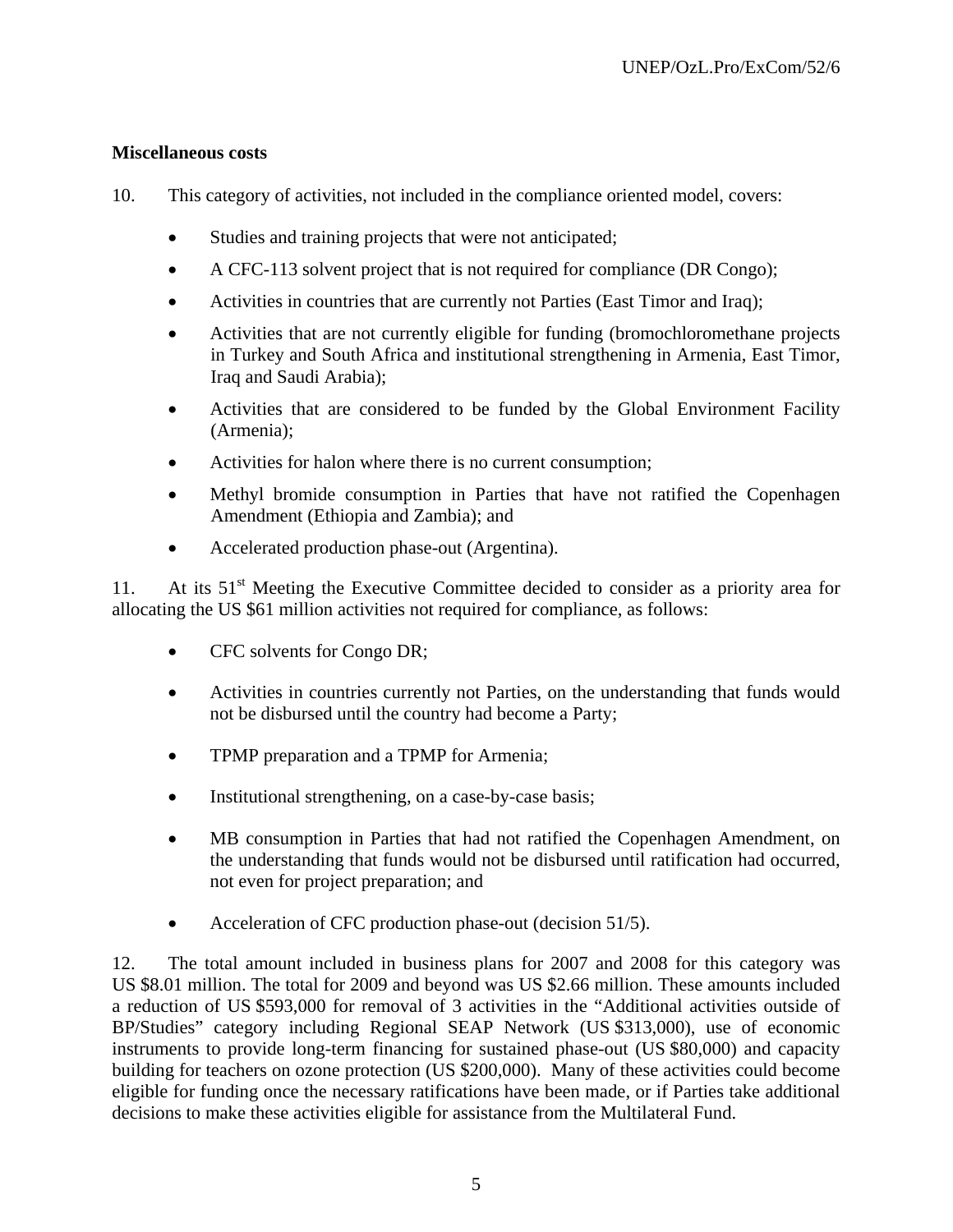13. At its  $51<sup>st</sup>$  Meeting, the Executive Committee, after maintaining CFC production acceleration in the business plan, also decided to request the World Bank to investigate the possibility of undertaking other projects for the accelerated phase-out of production of CFCs and CTC, and to report back to the Executive Committee (decision 51/10). An allocation as such was not made for the costs of the other accelerated phase-out projects.

# **Combating illegal trade**

14. This category consists of customs enforcement networks that could be held in conjunction with regional network meetings. At its 48<sup>th</sup> Meeting, the Committee decided to maintain the network for combating illegal trade in Sweden's business plan for bilateral cooperation (decision 48/5(i)). At the  $51<sup>st</sup>$  Meeting of the Executive Committee there was agreement that combating illegal trade in ODS should be maintained in the business plans of Canada and UNEP because Article 5 countries needed help in strengthening control measures and implementation at the local level. Some Members suggested such activities should be considered, but on a case-by-case basis.

15. At its  $51<sup>st</sup>$  Meeting, the Executive Committee also noted with appreciation the confirmation of funding by Sweden (outside the Multilateral Fund) of the South-East Asia and Pacific Network and the enforcement networks for South-East and South Asia, and removed them from UNEP's business plan (decision 51/8). The Committee maintained the allocation of US \$500,000 for the Green Customs Initiative and requested UNEP to submit to the 52nd Meeting a more comprehensive proposal with respect to that initiative, *inter alia* focusing on issues related to trade in ODS.

16. The total amount included in business plans for combating illegal trade was US \$2.24 million for the year 2007. No activities were included in the business plan for 2008 and beyond for this category.

# **Disposal of ODS**

17. At its 48<sup>th</sup> Meeting, the Executive Committee decided to move an ODS destruction activity in Japan's business plan from 2007 to 2008 (decision 48/5(h)), and to remove all other ODS destruction activities from the 2006-2008 business plans (decisions 48/5(g), 48/6(b)(iii), and  $48/8(a)(iv)$ ). At its  $50<sup>th</sup>$  Meeting, the Executive Committee decided to request the Secretariat to develop terms of reference for a study on the treatment of unwanted ODS to be completed by 1 February 2008 (decision 50/42).

18. At the 51<sup>st</sup> Meeting of the Executive Committee, the ODS disposal issue was considered by some as crucial for Article 5 countries in dealing with unwanted ODS that might otherwise be released into the atmosphere. Other Members were against any activities beyond those already approved in Japan's 2008 business plan. The Executive Committee decided to remove ODS disposal activities from the 2007-2009 business plans for the time being on the understanding that those issues would be considered at the first meeting of the Executive Committee in 2008  $-decision 51/5$ ).

19. The TEAP Report noted that a considerable portion of the 3.5 million ODP tonnes of ODS contained in banks is available for collection and destruction at costs that can be justified by benefits in reducing ODS and greenhouse gas emissions. It indicated that Parties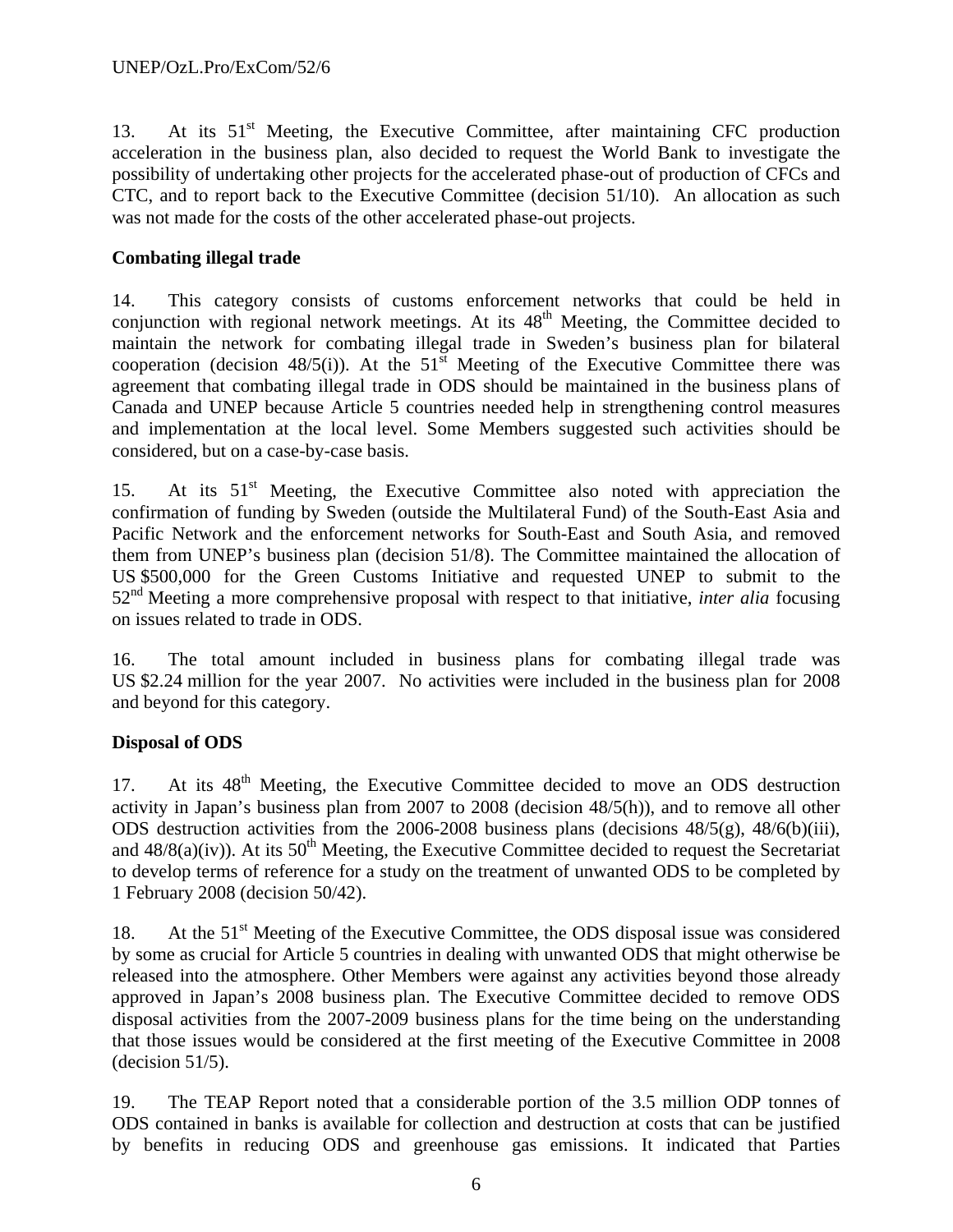contemplating collection and destruction may wish to consider incentives for collection that avoid prolonged use of inefficient equipment, intentional venting or product dumping. It noted further that in this context, the classification of ODS recovery and destruction activities as carbon offset projects could warrant further investigation.

20. The total amount included in business plans for ODS disposal was US \$100,000 for 2008. The total cost of such activity for 2007 and beyond was US \$200,000. These figures represent the ODS disposal activities in Japan's business plan only.

#### **Long-term halon management**

21. At its  $48<sup>th</sup>$  Meeting, the Executive Committee removed the long-term halon management plan from UNEP's business plan (decision 48/7(b)(v)). UNEP included US \$374,000 in 2007, US \$255,000 in 2008 and US \$215,000 in 2009 for this activity in its submission to the 51<sup>st</sup> Meeting.

22. Although the Committee decided to remove from UNEP's business plan the proposed activity for long-term management of halon banks, it decided instead to allocate US \$40,000 to fund a study on the current state of all halon banks supported by the Multilateral Fund, covering their management capacity, the quantities of halon reclaimed and reused, problems experienced, and strategies to ensure that the banks could operate without requesting further assistance from the Multilateral Fund. A proposal for the study is to be presented at the  $52<sup>nd</sup>$  Meeting  $-decision 51/8$ ).

23. With respect to halon, the TEAP noted that in the civil aircraft sector, there is an immediate need to produce technical designs to conform with the minimum performance specifications that will in turn enable regulatory authorities to certify the systems to be fitted to new aircraft designs. It noted that well planned and managed halon banking schemes can play a significant role in ensuring the quality and availability of recycled halon in Article 5 countries, in managing the consumption down to zero, and in assisting with emission data by providing regional estimates that should be more accurate than global estimates. The TEAP noted further that while it appears that adequate supplies of halon 1211 and halon 1301 are expected to be available on a global basis, the majority of halon 1301 is projected to be in Japan, and the majority of halon 1211 is projected to be in China. Such regional imbalances are a growing concern that may need to be addressed by the Parties.

## **HCFC activities**

24. At its 48<sup>th</sup> Meeting, the Executive Committee considered HCFC activities that were included in the business plans for 2006-2008. With respect to possible future HCFC investment projects, it should be noted that there is currently no guidance from the Executive Committee for developing or assessing the incremental costs for such projects.

25. At its  $48<sup>th</sup>$  Meeting, the Committee decided to remove HCFC investment activities (decision  $48/6(b)(iv)$ ). It also decided to remove other HCFC activities from the 2006-2008 business plans (decisions  $48/7(c)$  and  $48/8(a)(v)$ ) with the understanding that those activities would be considered at the first meeting of the Executive Committee in 2008 provided that: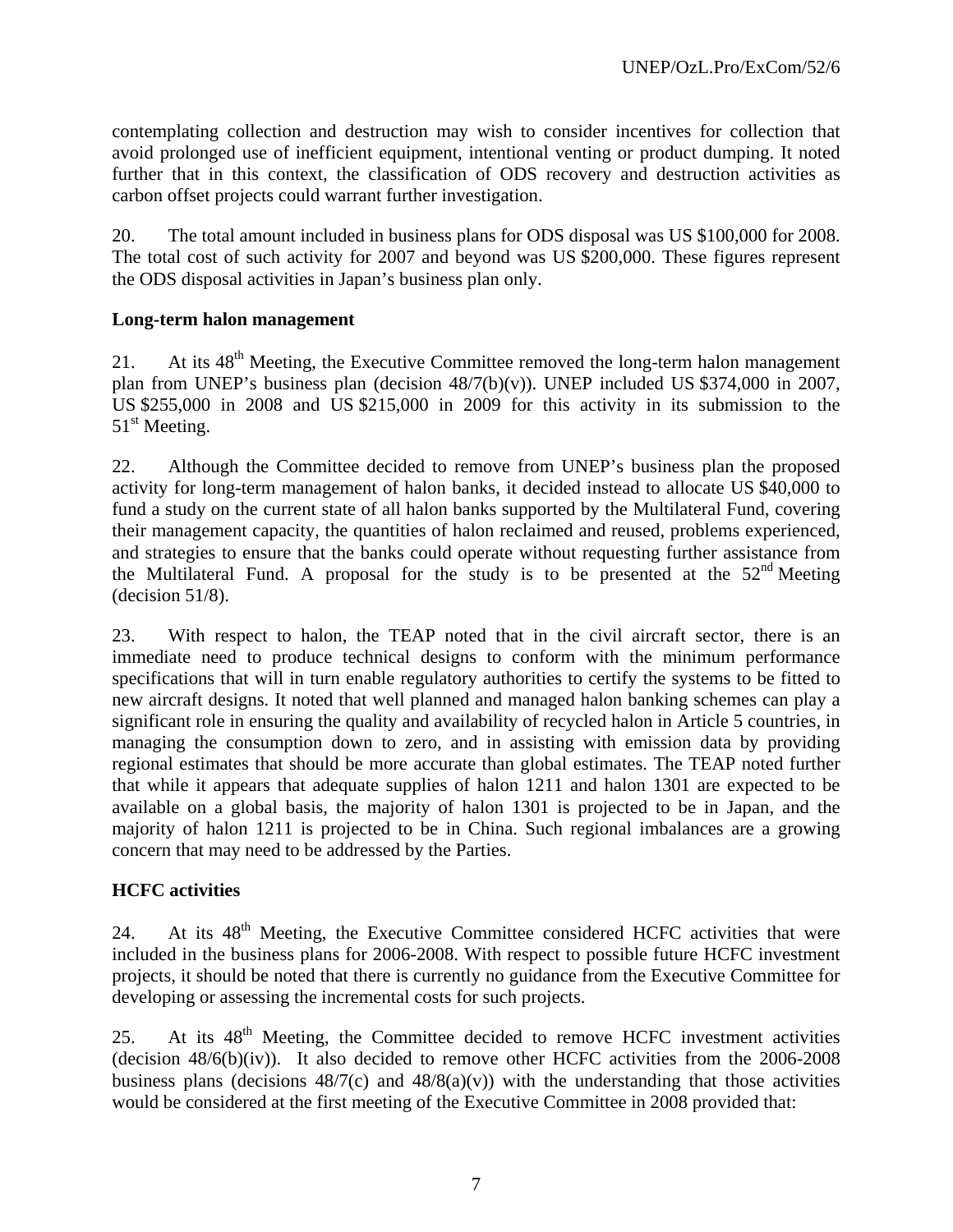- (a) Compliance priorities of Article 5 countries for the triennium had been addressed and there were enough funds remaining from the prioritized activities;
- (b) The proposed HCFC surveys were consistent with Executive Committee guidance based on lessons learned from the approved UNDP surveys and Germany's study in China; and
- (c) When considering the allocation of the funds remaining for HCFC activities, the Executive Committee would take into account the level of funding approved by decision XVII/40 of the Seventeenth Meeting of the Parties.

26. At its  $51<sup>st</sup>$  Meeting UNDP presented the results of the HCFC surveys it had conducted in selected Article 5 countries set out in document UNEP/OzL.Pro/ExCom/51/Inf.2. Nine (of 12) surveys had been completed in time for the 51<sup>st</sup> Meeting. The representative of UNDP reported that current institutional frameworks employed for managing CFCs could be applied, with minor changes, to HCFCs and that data on HCFC consumption patterns generally matched previous reports to the Ozone Secretariat. The report indicated a breakdown per HCFC substance and the methods employed to undertake the surveys, identifying areas where further verification was necessary. In particular, UNDP indicated that the main challenge was associated with the current pattern of unconstrained growth, and that there was general agreement that action was needed to slow down the growth before the 2016 freeze target. UNDP is submitting the remaining surveys to the 52nd Meeting in document UNEP/OzL.Pro/ExCom/52/Inf.2. The results of the draft surveys were consistent with the report presented by UNDP to the  $51<sup>st</sup>$  Meeting.

27. UNEP/OzL.Pro/ExCom/51/Inf. 3 provided an executive summary of Germany's study in China. The HCFC consumption and production in China survey established that in 2005 China had become the world's largest HCFC producer and consumer with over 20 HCFC producers, a total capacity of over 460,000 metric tonnes per year, and an annual output of 369,697 tonnes of HCFCs. The report described alternatives and forecast scenarios, related policy measures and proposed activities, the action plan and cost implications, and explored three possible HCFC phase-out scenarios with a combination of production limits and measures to build capacity in public and private institutions.

28. At that meeting, several Members considered that there was a need for further surveys and inventories of HCFCs in Article 5 countries. Others felt that HCFCs had to be addressed by the Meeting of the Parties before the Executive Committee could take up the issue. It was also noted that there were six proposals relating to HCFCs for consideration at the Nineteenth Meeting of the Parties and that, while HCFCs were an important emerging issue, CFC phase-out remained the Multilateral Fund's immediate priority.

29. Within a discussion of the consolidated business plan it was suggested that the discussions on HCFCs be postponed until after the next Meeting of the Parties or, early in 2008, as agreed at the 48<sup>th</sup> Meeting of the Executive Committee. It was also proposed that effective synergies between the climate change activities of the United Nations Framework Convention on Climate Change and those of the Montreal Protocol regarding CFCs and HCFCs be a key priority and that maximum resources be allocated to that endeavor. The Executive Committee considered the need to develop further guidance on eligible incremental costs for HCFC activities but some members felt that this was premature.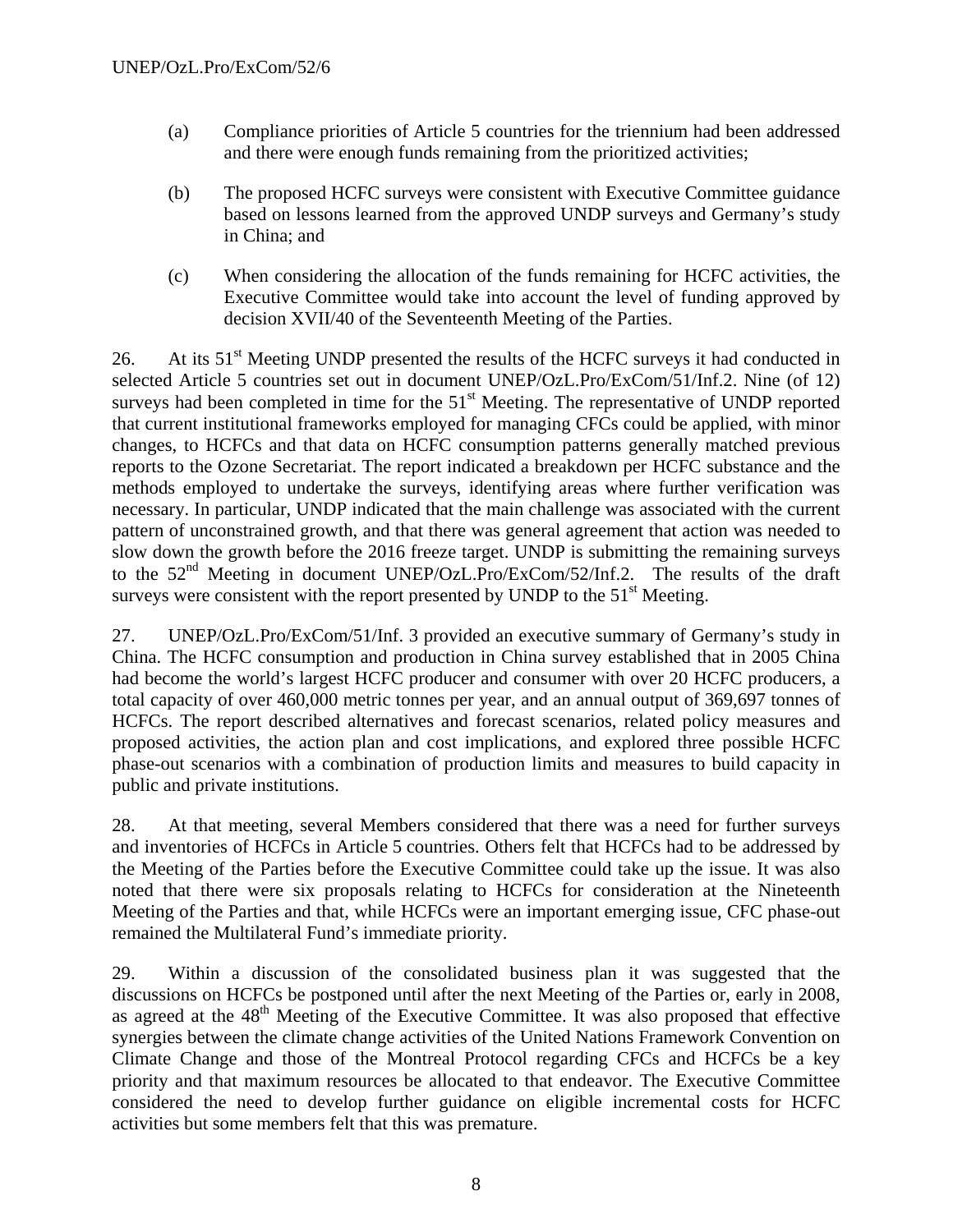30. At the  $51<sup>st</sup>$  Meeting the Executive Committee decided to remove HCFC activities from the 2007-2009 business plans for the time being on the understanding that those issues would be considered at the first meeting of the Executive Committee in 2008 (decision 51/5). The Committee also removed an analysis of HCFC technologies from UNEP's business plan  $-decision 51/8$ ).

31. The TEAP Report noted that in developing countries, HCFCs continue to be the dominant blowing agents in all insulation applications except for appliance foams. It also noted the current rapid growth of HCFC142b consumption in China, driven by new extruded foam (XPS) capacity. There are a number of remaining challenges, in particular the need to further assess and, if necessary, seek strategies to arrest the rapid growth in HCFC consumption in China and elsewhere. This will again involve close cooperation with the XPS industry. Adequate actions in this area could also have significant benefits for mitigating climate change.

32. Moreover, the demand for service refrigerants in most Article 5 countries continue to consist of CFCs and HCFC-22, a tendency driven by long life of equipment and the costs of field conversion to alternative refrigerants. One of the main concerns will be maintaining adequate supplies of HCFCs. The primary causes of this accelerated growth in demand for HCFCs are rooted in the overall economic growth statistics of a number of significant developing countries such as China and India. Sectors experiencing particular growth in demand for HCFC-22 are commercial refrigeration, stationary air conditioning and insulation foams.

# **Methyl bromide activities (accelerated phase-out and non-investment project)**

33. At its 48<sup>th</sup> Meeting, the Executive Committee maintained MB projects for countries that had received support for achieving the 2005 MB control measures during the 2006-2008 triennium, in the light of commitments to advance a country's MB phase-out significantly before the year 2015 (decision  $48/8(a)(i)$ ).

34. It should be recalled that the study on the 2006-2008 replenishment did not consider the phase-out of MB required in 2015 to be a compliance requirement during 2007-2009. Moreover, the three-year phase-out plan presented to the  $50<sup>th</sup>$  Meeting did not include any phase-out activities for MB beyond the requirements of the 2005 control measure. The Executive Committee agreed to maintain activities for accelerated MB reductions in the 2006-2008 triennium in light of compliance needs and commitments to significantly advance a country's MB phase-out before 2015 (decisions 48/8 and 48/9).

35. The Committee also deferred consideration of non-investment MB activities at its 48<sup>th</sup> Meeting pending coordination between UNDP, UNEP, and UNIDO. The agencies were asked to coordinate the activities included in the business plans. The Committee removed non-investment MB projects from UNEP's business plan (decision 51/8) as these had not been coordinated with the other agencies.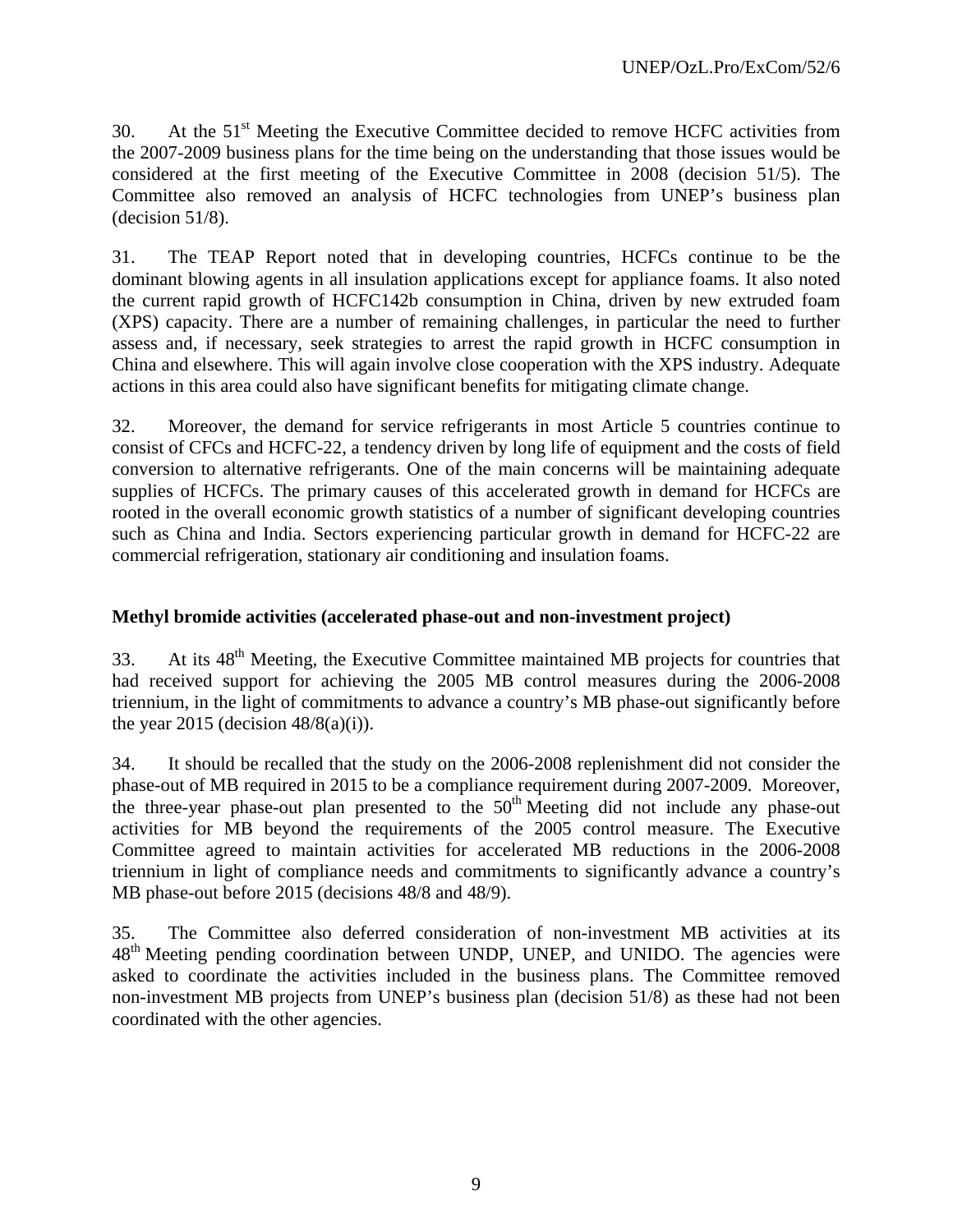36. At its  $51<sup>st</sup>$  Meeting the Executive Committee decided to consider as a priority, on a case-by-case basis:

- Accelerated MB phase-out; and
- MB non-investment projects (decision 51/5).

37. The TEAP Report made several observations that could lead to accelerated phase out of MB. It found that technical alternatives exist for almost all controlled uses of MB. Phase-out for the remaining MB uses will be greatly influenced by the registration and regulatory controls on several key chemical alternatives and by the incentives for non-chemical alternatives and Integrated Pest Management. The Panel also found that full implementation of barrier films in soil fumigation could significantly reduce MB dosage rates and emissions and that increased use of MB for Quarantine and Pre-shipment (QPS) is offsetting gains made by reductions in controlled uses for soils and other non-QPS uses.

38. The Report noted that the adoption of alternatives to MB is being affected by different regulatory constraints within countries. Increasing regulation of fumigants, including MB, is placing pressure on industries to either adopt new production systems which avoid the need for MB, or to seek new alternatives that are more environmentally sustainable and safer. Despite this, there are also some areas particularly post-harvest applications, where technical alternatives are proving more difficult to develop and have not yet been identified for high moisture fresh dates, fresh market chestnuts, cheeses in cheese storages, and hams in ham storages.

39. The total amount included in business plans for MB activities (excluding non-investment projects) was US \$14.22 million for 2007 and 2008, which was for accelerated phase-out. The total for 2009 and beyond was US \$5.33 million, also for accelerated phase-out.

# **MDI activities**

40. At the  $18<sup>th</sup>$  Meeting of the Parties, decision XVIII/16 addressed the issue of difficulties faced by some Article 5 countries manufacturing metered-dose inhalers (MDI) which use CFCs. The Parties requested that the Executive Committee consider funding CFC-MDI projects for countries that experience difficulties within the context of the existing guidelines of the Multilateral Fund, and to review its decision 17/7 with regard to the existing cut-off date for consideration of MDI conversion projects. At its  $49<sup>th</sup>$  Meeting, the Committee considered a paper on MDIs prepared by the Fund Secretariat and requested update for the 51<sup>st</sup> Meeting (see UNEP/OzL.Pro/ExCom/51/Inf.4). The Committee had also agreed at its  $45<sup>th</sup>$  Meeting to approve, on a case-by-case basis, up to US \$30,000 for the preparation of a transitional strategy for CFC-MDIs in LVCs where the need for a strategy had been fully demonstrated and documented (decision 45/54).

41. At its  $51<sup>st</sup>$  Meeting the Executive Committee decided to consider metered-dose inhaler activities, as a priority, on a case-by-case basis (decision 51/5). The Committee also removed regional MDI transition strategies for five regions from UNEP's business plan (decision 51/8).

42. Implementing agencies have included a total of US \$16.56 million for 2007 and 2008 in MDI projects for countries without remaining funding eligibility. Although the CFC or ODS phase-out plans already approved addressed all of the reported consumption (decision 35/57),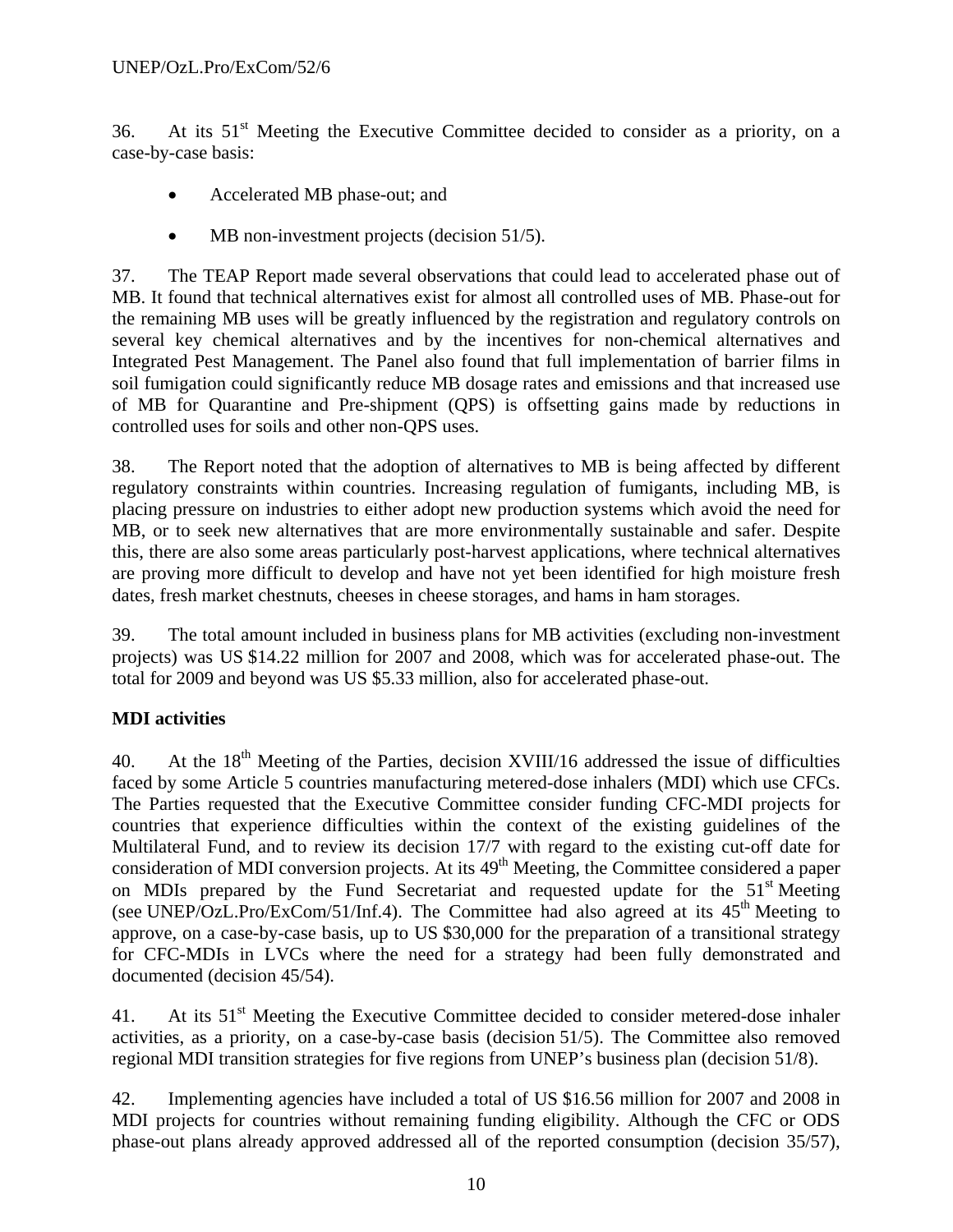agencies indicated that MDI consumption was just recently discovered in some cases. They have also included US \$1.34 million for 2007 and 2008 for MDI strategies for countries where TPMPs did not fully demonstrate and document a need for these strategies. The Executive Committee also added a component, pursuant to decision XVII/14 of the Seventeenth Meeting of the Parties, on the organization of regional workshops on MDIs and to allocate US \$200,000 for this activity in 2007 (decision 51/8).

43. The TEAP Report concluded that the global phase-out of CFCs in MDIs is achievable by 2010. However, it noted that challenges remain in achieving the transition to alternatives, particularly in Article 5 countries. These challenges include the fact that a relatively large number of companies manufacturing CFC-MDIs in Article 5 countries do not yet have the skills or knowledge to phase out CFC-MDIs. These challenges can be overcome through the transfer of technology, product launches of CFC-free alternatives and implementation of comprehensive transition strategies. The Panel noted that pharmaceutical-grade CFC production for MDIs may not be economically practical after 2009. If global transition in CFC-MDI manufacture is not achieved by 2010, Parties may need to consider the necessity of a final campaign production of pharmaceutical-grade CFCs and the acquisition of remaining stockpile from non-Article 5 countries. Therefore the TEAP noted that Article 5 countries that have not already done so should develop effective national transition strategies in accordance with decision XII/2. Moreover, for Article 5 countries it is crucial to ensure that appropriate technical expertise is identified, that funds for technology transfer and equipment acquisition are available, and that the management of the implementation is monitored.

44. The total amount included in business plans after eliminating the regional MDI transition strategies and adding MDI workshops was US \$18.11 million for 2007 and 2008. The total for 2009 and beyond was US \$15.43 million.

## **CTC activities**

45. At its 51<sup>st</sup> Meeting, the Executive Committee considered the results of the final report on the evaluation of CTC phase-out projects and agreements in a discussion on CTC use for feedstock and process agents, and the co-production of CTC in Article 5 countries, as requested in Executive Committee decision 48/27. The evaluation found that all but eight Article 5 countries had met the 2005 target of an 85 per cent reduction in consumption. The main risk to sustaining phase-out lay in the fact that, unlike other controlled substances produced for specific uses, CTC was also generated as a by-product and therefore its availability could always be presumed despite the end of deliberate CTC production. Successful phase-out depended on controlling and eliminating the demand for controlled uses and further developing outlets for feedstock uses for non-ODS products. That and the fact that any opportunities to sell coproduced CTC for process agent or solvent uses might bring higher returns than CTC destruction, made ongoing monitoring systems vital. In response to a question on the amounts of CTC that might have been under-reported, as mentioned in the evaluation report, the representative of the Secretariat clarified that the business plans addressed all reported CTC except for CTC in those countries with no CTC to address.

46. As mentioned above, the World Bank was asked to investigate the possibility of undertaking projects for the accelerated phase-out of production of CTC. It was also requested to continue to provide a preliminary summary of China's CTC consumption data under the CTC